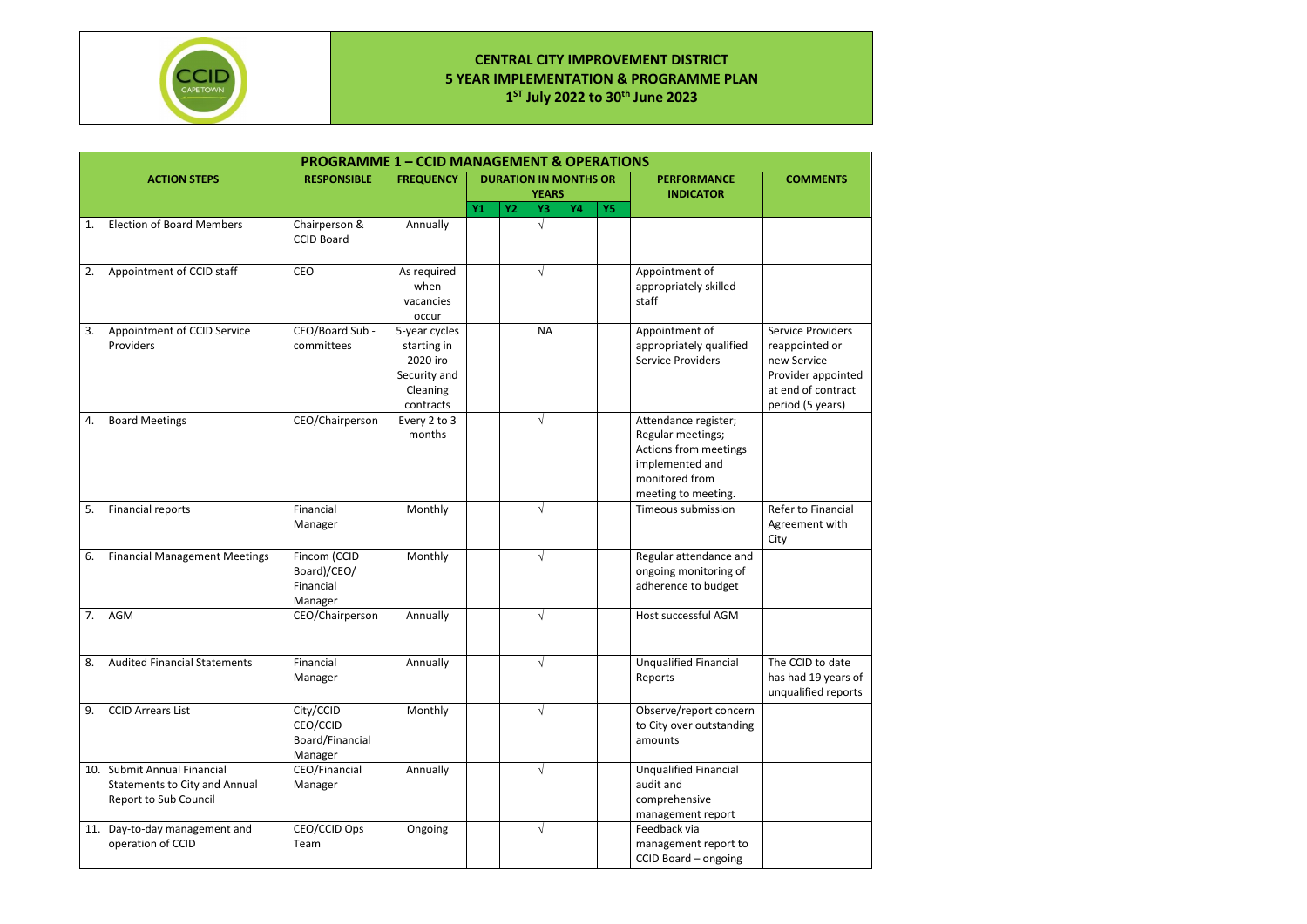| 12. Ongoing relationship management<br>with Mayco members, Councillors,<br>Sub Council and City of Cape Town<br>officials and departments, | CEO/ CCID team                                        | Ongoing     |  |           | Enhanced cooperation<br>and service delivery<br>(with results reflected<br>accordingly in CCID<br>annual surveys)                                                                                     |
|--------------------------------------------------------------------------------------------------------------------------------------------|-------------------------------------------------------|-------------|--|-----------|-------------------------------------------------------------------------------------------------------------------------------------------------------------------------------------------------------|
| 13. Communicate with Stakeholders                                                                                                          | CEO/CCID team,<br>including<br>Communications<br>team | Ongoing     |  | V         | <b>Keep Stakeholders</b><br>informed through<br>various communication<br>channels (with<br>stakeholder satisfaction<br>reflected accordingly in<br>CCID annual surveys and<br>day-to-day interaction) |
| 14. Compile the CCID Business plan<br>(renewal application)                                                                                | <b>CEO</b>                                            | 5-year term |  | <b>NA</b> | Submit comprehensive<br>renewal application for<br>approval to City of Cape<br>Town                                                                                                                   |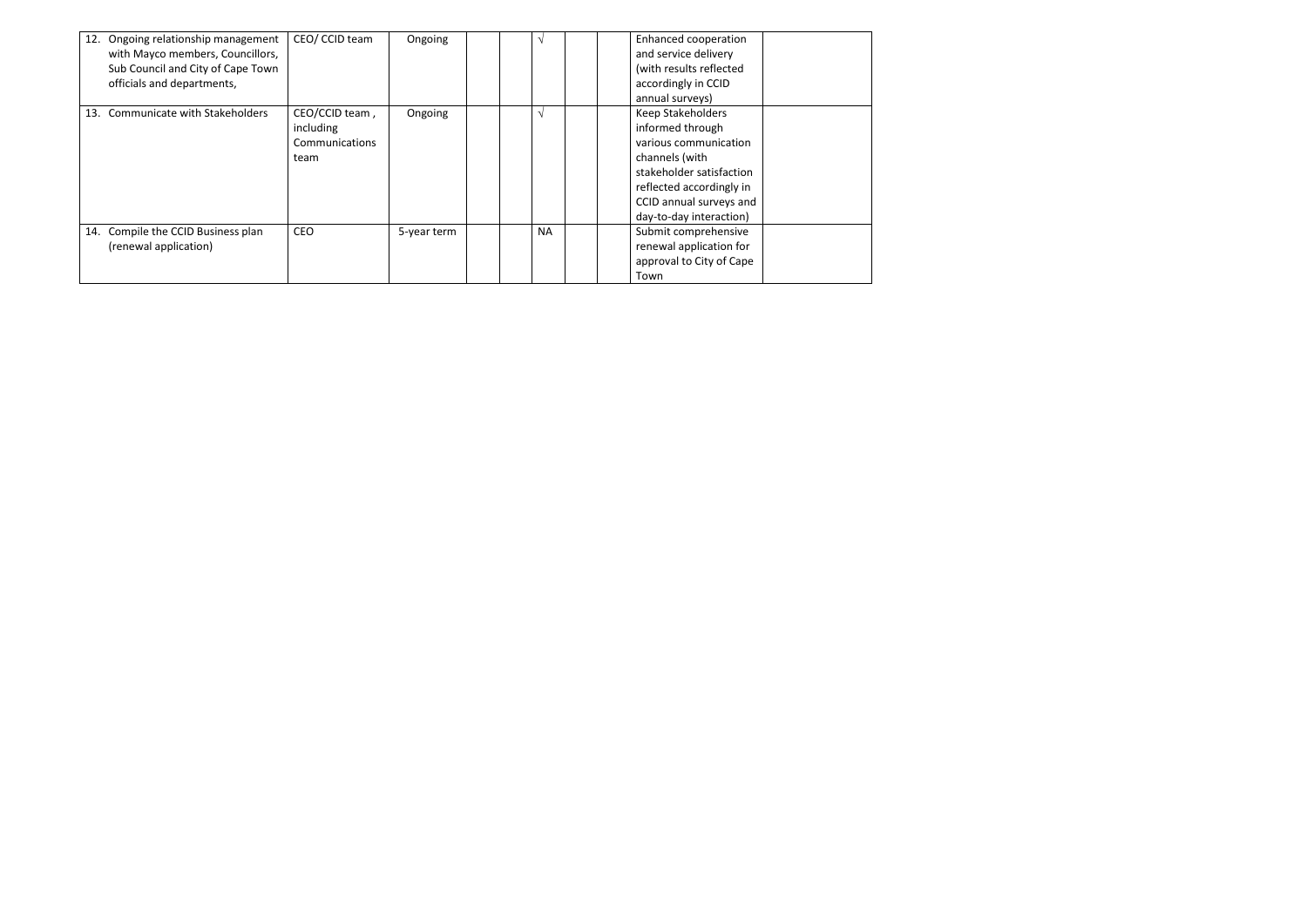|     |                                                                                                                                | <b>PROGRAMME 2 - CCID SAFETY &amp; SECURITY/LAW ENFORCEMENT INITIATIVES</b>                         |                                                                         |    |           |                    |                              |           |                                                                                                                                                             |                 |
|-----|--------------------------------------------------------------------------------------------------------------------------------|-----------------------------------------------------------------------------------------------------|-------------------------------------------------------------------------|----|-----------|--------------------|------------------------------|-----------|-------------------------------------------------------------------------------------------------------------------------------------------------------------|-----------------|
|     | <b>ACTION STEPS</b>                                                                                                            | <b>RESPONSIBLE</b>                                                                                  | <b>FREQUENCY</b>                                                        |    |           |                    | <b>DURATION IN MONTHS OR</b> |           | <b>PERFORMANCE INDICATOR</b>                                                                                                                                | <b>COMMENTS</b> |
|     |                                                                                                                                |                                                                                                     | per year                                                                | Y1 | <b>Y2</b> | <b>YEARS</b><br>Y3 | <b>Y4</b>                    | <b>Y5</b> |                                                                                                                                                             |                 |
| 1.  | Develop the Safety & Security<br>strategy. Plan by means of an<br>integrated approach to address<br>crime.                     | CEO/Safety &<br><b>Security Manager</b>                                                             | Ongoing                                                                 |    |           | $\sqrt{}$          |                              |           | Clear deliverables and<br>performance indicators are<br>monitored and evaluated                                                                             |                 |
| 2.  | Determine crime threat analysis of<br>CCID in conjunction with all Law<br>Enforcement agencies                                 | CEO /Safety &<br><b>Security Manger</b>                                                             | Ongoing                                                                 |    |           | $\sqrt{}$          |                              |           | Ongoing<br>feedback/interaction with<br>all agencies                                                                                                        |                 |
| 3.  | Identify current security/policing<br>shortcomings and develop and<br>implement elective crime<br>prevention strategy          | CEO/Safety &<br><b>Security Manager</b>                                                             | Ongoing                                                                 |    |           | $\sqrt{}$          |                              |           | Ongoing interaction with all<br>agencies                                                                                                                    |                 |
| 4.  | Develop Security strategy with<br>clear deliverables and define<br>performance for Service Provider                            | CEO/Safety &<br><b>Security Manager</b>                                                             | Ongoing                                                                 |    |           | $\sqrt{}$          |                              |           | Defined deliverables and<br>Performance indicators                                                                                                          |                 |
| 5.  | <b>Appointment of Service Providers</b>                                                                                        | CEO/Safety &<br><b>Security Manager</b><br>& CCID Board                                             | Contracts<br>renewed every<br>five years with<br>cycle starting<br>2020 |    |           | <b>NA</b>          |                              |           | Service Provider appointed<br>or reappointed at end of<br>contract period                                                                                   |                 |
| 6.  | Deploy safety and security<br>resources effectively on visible<br>patrols. Personnel and vehicles to<br>be easily identifiable | Safety & Security<br>Manager                                                                        | Ongoing                                                                 |    |           | $\sqrt{}$          |                              |           | <b>Effective and visible</b><br>security patrols in CCID                                                                                                    |                 |
| 7.  | Ensure Service Provider provides<br>centrally located offices                                                                  | Safety & Security<br>Manager                                                                        | Ongoing                                                                 |    |           | <b>NA</b>          |                              |           | Appropriately manned and<br>equipped with skilled staff                                                                                                     |                 |
| 8.  | Participation in all crime sector<br>forums/meetings                                                                           | Safety & Security<br>Manager                                                                        | Ongoing                                                                 |    |           | $\sqrt{}$          |                              |           | Feedback and information<br>shared with Stakeholders                                                                                                        |                 |
| 9.  | <b>Assist all Law Enforcement</b><br>agencies active in the CCID with<br>support services and operations                       | Safety & Security<br>Manager                                                                        | Ongoing                                                                 |    |           | $\sqrt{}$          |                              |           | Enhanced services and<br>impact on CCID                                                                                                                     |                 |
| 10. | Engage in public awareness<br>campaigns with partners around<br>issues of Safety & Security                                    | CEO/Safety &<br>Security Manager/<br>Communications<br>Manager                                      | Ongoing                                                                 |    |           | $\sqrt{}$          |                              |           | Uptake in public awareness<br>and media exposure in<br>terms of the safety &<br>security of the CBD and the<br>work of the CCID and its<br>primary partners |                 |
|     | 11. On-site inspection of Safety &<br>Security control offices (incl.<br>constant monitoring)                                  | Safety & Security<br>Manager                                                                        | Ongoing                                                                 |    |           | $\sqrt{}$          |                              |           | Constant evaluation and<br>monitoring. Leading to<br>enhanced service                                                                                       |                 |
|     | 12. Daily and weekly security stats<br>reconciliation and analysis                                                             | Safety & Security<br>Manager                                                                        | Ongoing                                                                 |    |           | $\sqrt{}$          |                              |           | Constant analysis of<br>security information                                                                                                                |                 |
|     | 13. CCID-employed Law Enforcement<br><b>Officers and Traffic Wardens</b>                                                       | City Safety and<br><b>Security Directorate</b><br>working with CCID<br>Safety & Security<br>Manager | Ongoing                                                                 |    |           | $\sqrt{}$          |                              |           | Enforcement in CCID area<br>and monitored via monthly<br>reporting                                                                                          |                 |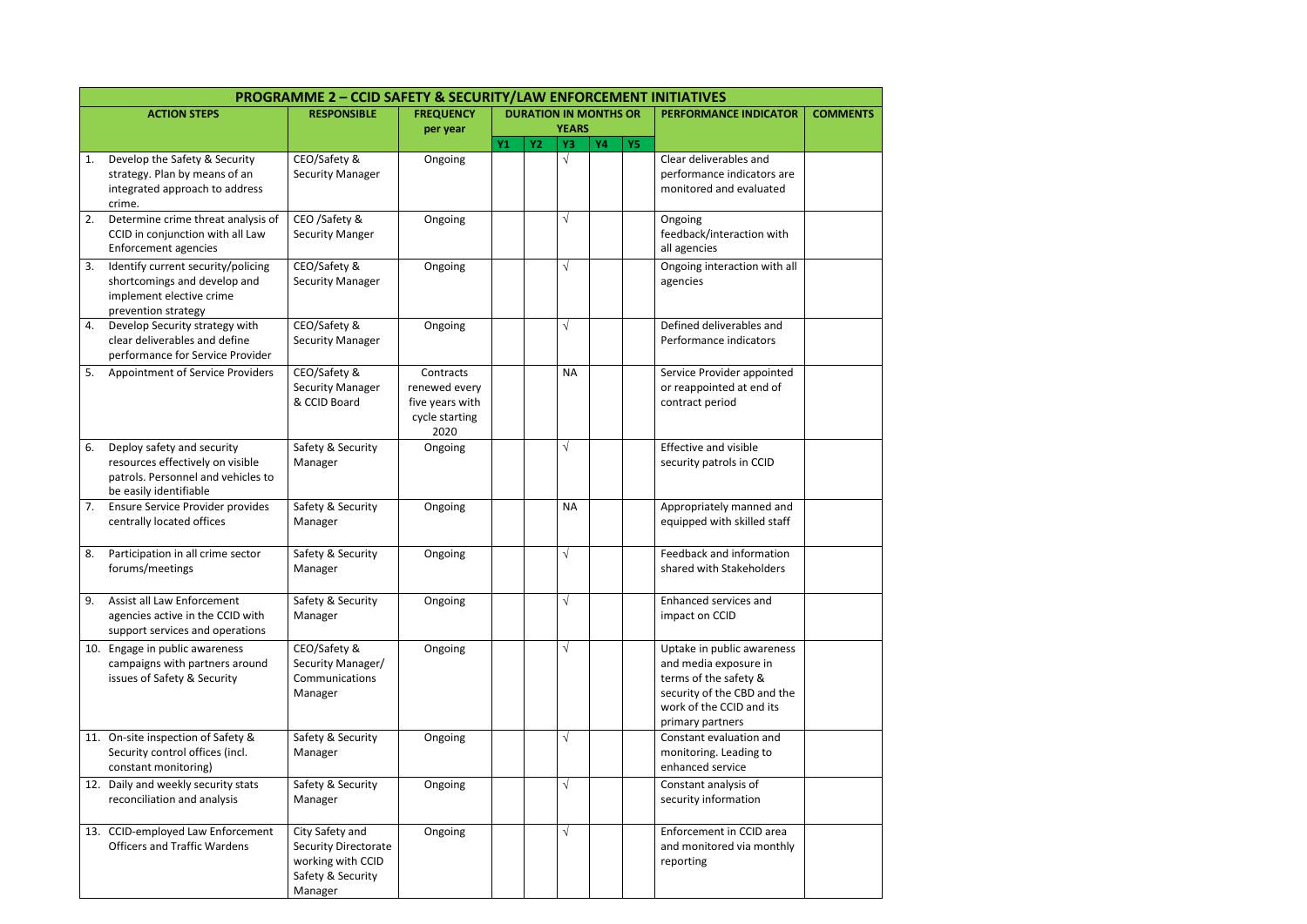|    |                                                                                                                               |                                   | <b>PROGRAMME 3 - CCID CLEANING INITIATIVES</b> |                |           |                              |           |           |                                                                                                         |                 |
|----|-------------------------------------------------------------------------------------------------------------------------------|-----------------------------------|------------------------------------------------|----------------|-----------|------------------------------|-----------|-----------|---------------------------------------------------------------------------------------------------------|-----------------|
|    | <b>ACTION STEPS</b>                                                                                                           | <b>RESPONSIBLE</b>                | <b>FREQUENCY</b>                               |                |           | <b>DURATION IN MONTHS OR</b> |           |           | <b>PERFORMANCE INDICATOR</b>                                                                            | <b>COMMENTS</b> |
|    |                                                                                                                               |                                   | per year                                       |                |           | <b>YEARS</b>                 |           |           |                                                                                                         |                 |
|    |                                                                                                                               |                                   |                                                | Y <sub>1</sub> | <b>Y2</b> | Y3                           | <b>Y4</b> | <b>Y5</b> |                                                                                                         |                 |
| 1. | Development and implement<br>cleaning strategy with clear<br>deliverable and defined<br>performance indicators                | CEO/Urban<br>Manager              | Annually                                       |                |           | $\sqrt{ }$                   |           |           | Clear deliverables and<br>performance indicators are<br>monitored and evaluated                         |                 |
| 2. | Monitor and evaluate cleaning<br>strategy and performance of all<br><b>Service Providers</b>                                  | CEO / Urban<br>Manager            | Ongoing                                        |                |           | $\sqrt{ }$                   |           |           | Ongoing<br>feedback/interaction with<br>Service Providers (City of<br>Cape Town)                        |                 |
| 3. | Coordinate provision of additional<br>litter bins and emptying of bins<br>with City of Cape Town                              | Urban Manager                     | Ongoing                                        |                |           | $\sqrt{}$                    |           |           | Regular status reports<br>submitted to City of Cape<br>Town                                             |                 |
| 4. | Identify health and safety issues                                                                                             | Urban Manager                     | Ongoing                                        |                |           | $\sqrt{}$                    |           |           | Regular status reports to<br>City of Cape Town                                                          |                 |
| 5. | Monitor and combat illegal<br>dumping                                                                                         | Urban<br>Manager/<br>Safety / LEO | Ongoing                                        |                |           | $\sqrt{}$                    |           |           | Removal of illegal dumping,<br>identifying culprit and<br>issuing of penalties against<br>transgressors |                 |
| 6. | Promote waste minimization<br>through public education,<br>awareness and through<br>introduction of new<br>providers/products | Urban Manager                     | Ongoing                                        |                |           | $\sqrt{}$                    |           |           | Ongoing inspection and<br>evaluation of area                                                            |                 |
| 7. | Removal of illegal stickers/posters<br>graffiti                                                                               | Urban Manager                     | Ongoing                                        |                |           | $\sqrt{}$                    |           |           | Ongoing inspection and<br>evaluation of area                                                            |                 |
| 8. | Urban Management initiatives &<br><b>Special Projects</b>                                                                     | CEO/Urban<br>Manager              | Ongoing                                        |                |           | $\sqrt{}$                    |           |           | Enhanced series and impact<br>on CCID                                                                   |                 |

|    | <b>PROGRAMME 4 - CCID URBAN MANAGEMENT INITIATIVES</b>               |                      |                              |           |                                              |            |    |           |                                                                                            |                 |  |
|----|----------------------------------------------------------------------|----------------------|------------------------------|-----------|----------------------------------------------|------------|----|-----------|--------------------------------------------------------------------------------------------|-----------------|--|
|    | <b>ACTION STEPS</b>                                                  | <b>RESPONSIBLE</b>   | <b>FREQUENCY</b><br>per year |           | <b>DURATION IN MONTHS OR</b><br><b>YEARS</b> |            |    |           | <b>PERFORMANCE INDICATOR</b>                                                               | <b>COMMENTS</b> |  |
|    |                                                                      |                      |                              | <b>Y1</b> | <b>Y2</b>                                    | <b>Y3</b>  | Y4 | <b>Y5</b> |                                                                                            |                 |  |
|    | Strategic Projects & Initiatives,                                    | CEO/Urban<br>Manager | Ongoing                      |           |                                              | $\sqrt{ }$ |    |           | Visible enhancement of<br>CCID area in terms of<br>safety, wayfinding and<br>accessibility |                 |  |
| 2. | Road Maintenance Team:<br>Aesthetic repairs to road and<br>sidewalks | Urban Manager        | Ongoing                      |           |                                              | $\sqrt{ }$ |    |           | Clear deliverables and<br>defined performance                                              |                 |  |
| 3. | Street light audits                                                  | Urban Manager        | Ongoing                      |           |                                              | اد         |    |           | Quarterly reports<br>submitted to City of Cape<br>Town                                     |                 |  |
| 4. | Cleaning of drains                                                   | Urban Manager        | Ongoing                      |           |                                              | $\sqrt{ }$ |    |           | Evaluation, inspection and<br>report findings                                              |                 |  |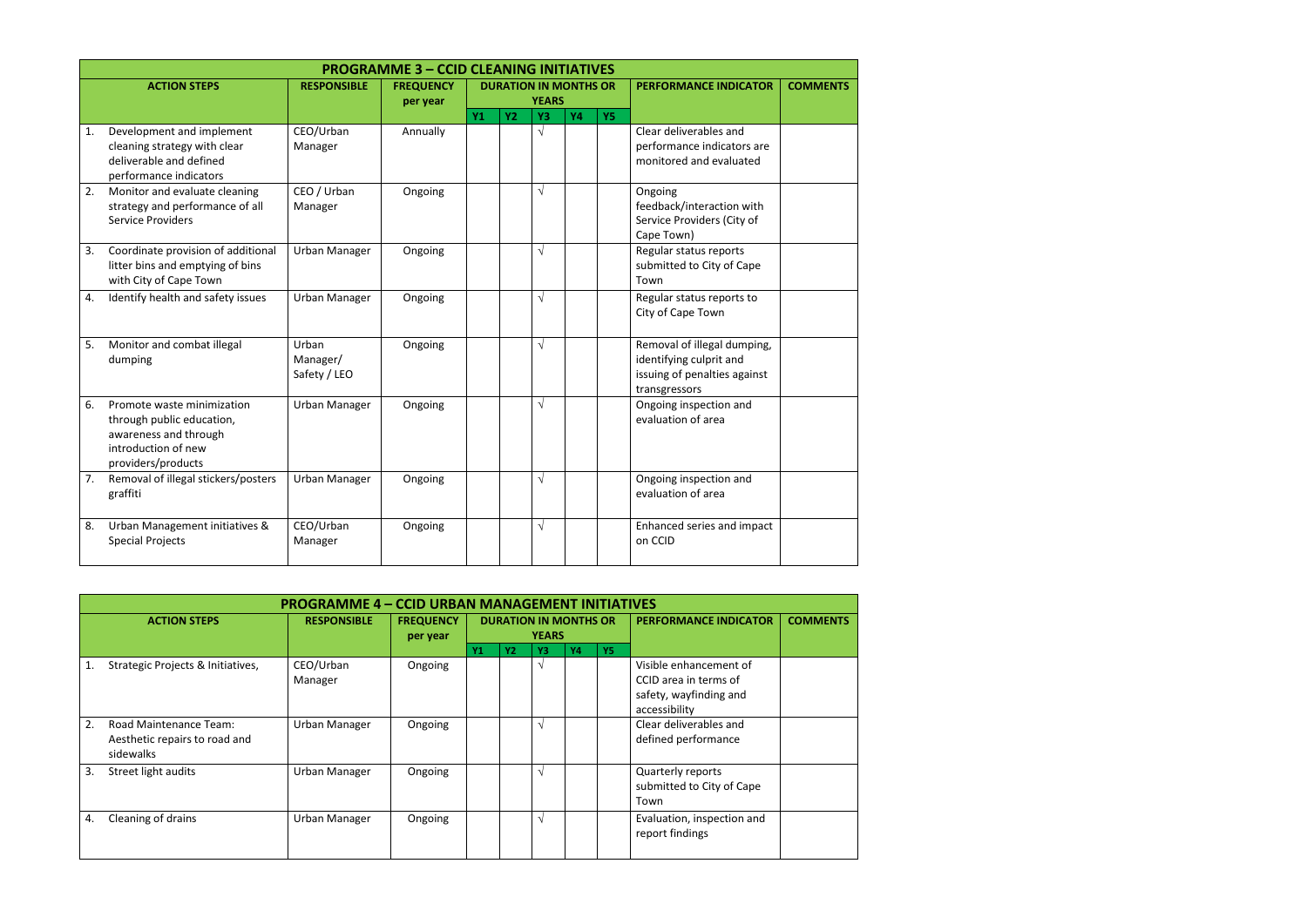| 5. | Rodent baiting programme                                                                   | Urban Manager                                      | Ongoing | $\sqrt{ }$ | Evaluation, inspection and<br>report findings                                                                                                      |  |
|----|--------------------------------------------------------------------------------------------|----------------------------------------------------|---------|------------|----------------------------------------------------------------------------------------------------------------------------------------------------|--|
| 6. | Tree trimming, grass cutting,<br>wedding and other gardening<br>services                   | Urban Manager                                      | Ongoing | $\sqrt{ }$ | Evaluation, inspection and<br>report findings                                                                                                      |  |
| 7. | Traffic signals, waterworks and<br>sewerage                                                | Urban Manager                                      | Ongoing | $\sqrt{ }$ | Evaluation, inspection and<br>report findings                                                                                                      |  |
| 8. | Road marking and traffic signs                                                             | Urban Manager                                      | Ongoing | $\sqrt{ }$ | Inspect/evaluate and report<br>findings                                                                                                            |  |
| 9. | Engage in public awareness<br>campaigns with partners around<br>issues of Urban Management | CEO/Urban<br>Manager/<br>Communications<br>Manager | Ongoing | $\sqrt{ }$ | Uptake in public awareness<br>and media exposure in<br>terms of the urban<br>management work of the<br>CCID and its primary<br>partners in the CBD |  |

|    | <b>PROGRAMME 5 - CCID SOCIAL INTERVENTION INITIATIVES</b>                                                                                                                                                                                                                       |                                                                    |                  |  |                                                                 |                              |  |  |                                                                                                                                                      |                 |
|----|---------------------------------------------------------------------------------------------------------------------------------------------------------------------------------------------------------------------------------------------------------------------------------|--------------------------------------------------------------------|------------------|--|-----------------------------------------------------------------|------------------------------|--|--|------------------------------------------------------------------------------------------------------------------------------------------------------|-----------------|
|    | <b>ACTION STEPS</b>                                                                                                                                                                                                                                                             | <b>RESPONSIBLE</b>                                                 | <b>FREQUENCY</b> |  |                                                                 | <b>DURATION IN MONTHS OR</b> |  |  | <b>PERFORMANCE INDICATOR</b>                                                                                                                         | <b>COMMENTS</b> |
|    |                                                                                                                                                                                                                                                                                 |                                                                    | per year         |  | <b>YEARS</b><br>Y1<br><b>Y2</b><br><b>Y4</b><br>Y3<br><b>Y5</b> |                              |  |  |                                                                                                                                                      |                 |
| 1. | Identify and determine strategy<br>(integrated approach) to address<br>homelessness, relief measures                                                                                                                                                                            | CEO/Social<br>Development<br>Manager                               | Ongoing          |  |                                                                 | $\sqrt{}$                    |  |  | Clear deliverables and<br>defined performance                                                                                                        |                 |
| 2. | Work with local social welfare and<br>job creation organisations to<br>enable homeless to access services                                                                                                                                                                       | CEO/Social<br>Development<br>Manager                               | Ongoing          |  |                                                                 | $\sqrt{}$                    |  |  | Social intervention plan,<br>clear deliverables                                                                                                      |                 |
| 3. | Work with local social welfare and<br>job creation organisations to<br>develop new services                                                                                                                                                                                     | CEO/Social<br>Development<br>Manager                               | Ongoing          |  |                                                                 | $\sqrt{}$                    |  |  | The creation of new<br>opportunities and services                                                                                                    |                 |
| 4. | Work with City of Cape Town and<br>Province Social Department to<br>develop Social Strategy for CCID<br>area                                                                                                                                                                    | CEO/Social<br>Development<br>Manager                               | Ongoing          |  |                                                                 | $\sqrt{}$                    |  |  | Development of a long-<br>term sustainable program                                                                                                   |                 |
| 5. | Develop and promote public<br>awareness campaigns around<br>social issues.                                                                                                                                                                                                      | CEO/Social<br>Development<br>Manager/<br>Communications<br>Manager | Ongoing          |  |                                                                 | $\sqrt{}$                    |  |  | Uptake in public awareness<br>and media exposure in<br>terms of the social<br>development work of the<br>CCID and its primary<br>partners in the CBD |                 |
| 6. | Engage in the CCID's own social<br>projects:<br>Delivery of services and<br>products to NGOs<br>Winter Campaign to drive<br>donations (via the Give<br>Responsibly platform)<br>Conducting research<br>Mobilising donations of goods<br>to NGOs from other CCID<br>stakeholders | CEO/Social<br>Development<br>Manager                               | Ongoing          |  |                                                                 | $\sqrt{}$                    |  |  | Uptake by CCID<br>stakeholders and members<br>of the public in general of<br>donations received                                                      |                 |